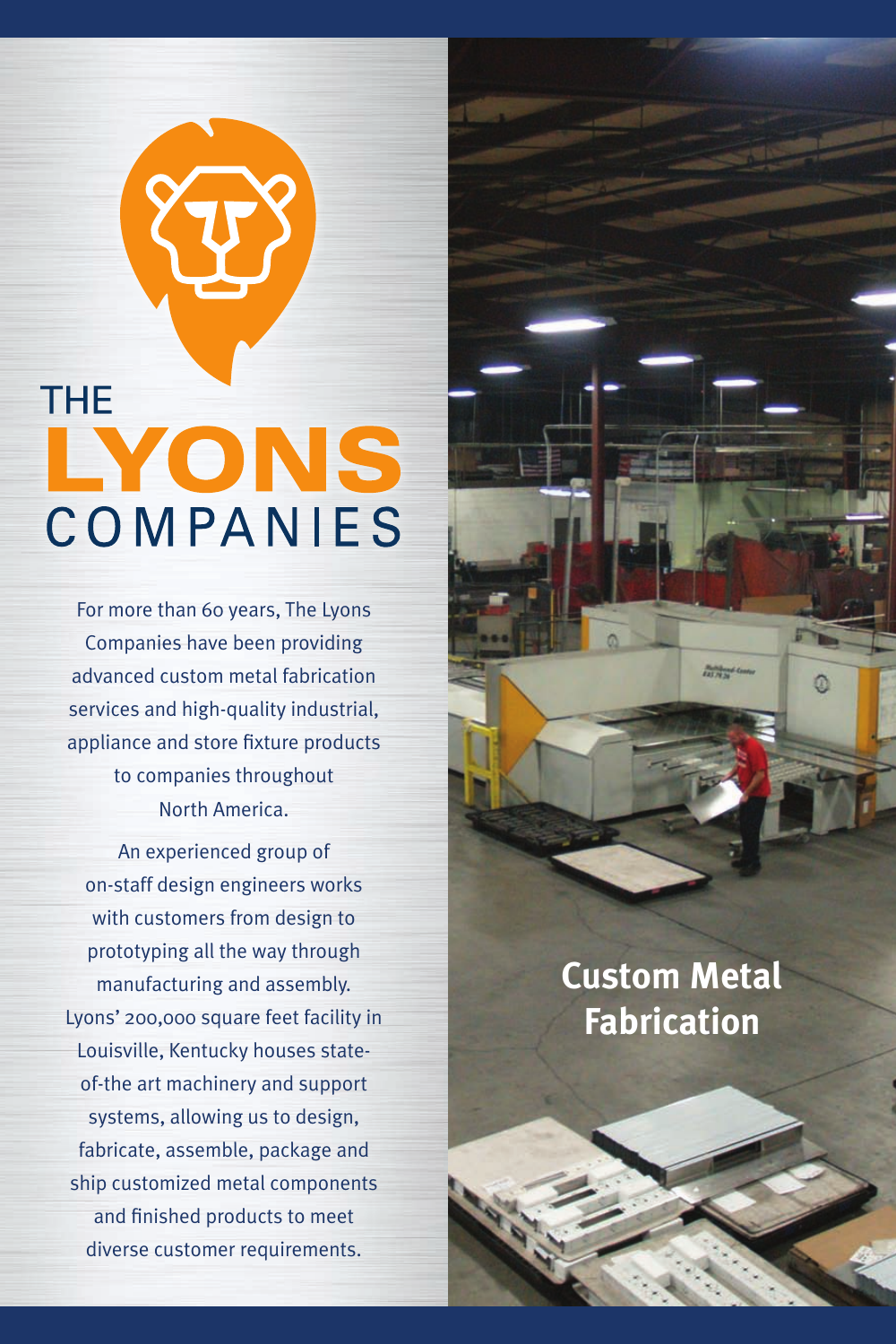## **Why work with Lyons**

*With Lyons' extensive capabilities and experience, we provide support for any size project, from the simplest part to complete product assembly for large-scale installations.* 

*Quality - Internal manufacturing control systems ensure high quality* 

*Experience - Each process station has an average of 15 years experience and skill*

*Service - The Lyons customer service department provides outstanding service to all our customers – small and large*

*Value - Our stainless, industrial and store fixtures products are competitively priced*

*Flexibility - With our flexible manufacturing processes, all products can be completely customized to meet your specific needs*

### **Industrial Division**

For over 60 years, Lyons has fabricated stainless steel, mild steel and heavy and light gauge aluminum parts and components used in a wide variety of products including industrial generators, electrical enclosures, railroad crossings, lighting fixtures, ice

makers and more. We can form and weld steel up to 3/8" and aluminum up to  $1/2$ " with a tolerance of less than 1/5000th inch. Lyons has a high-capacity powder coat paint line and two fully-staffed and highly-trained assembly departments that can handle any project.

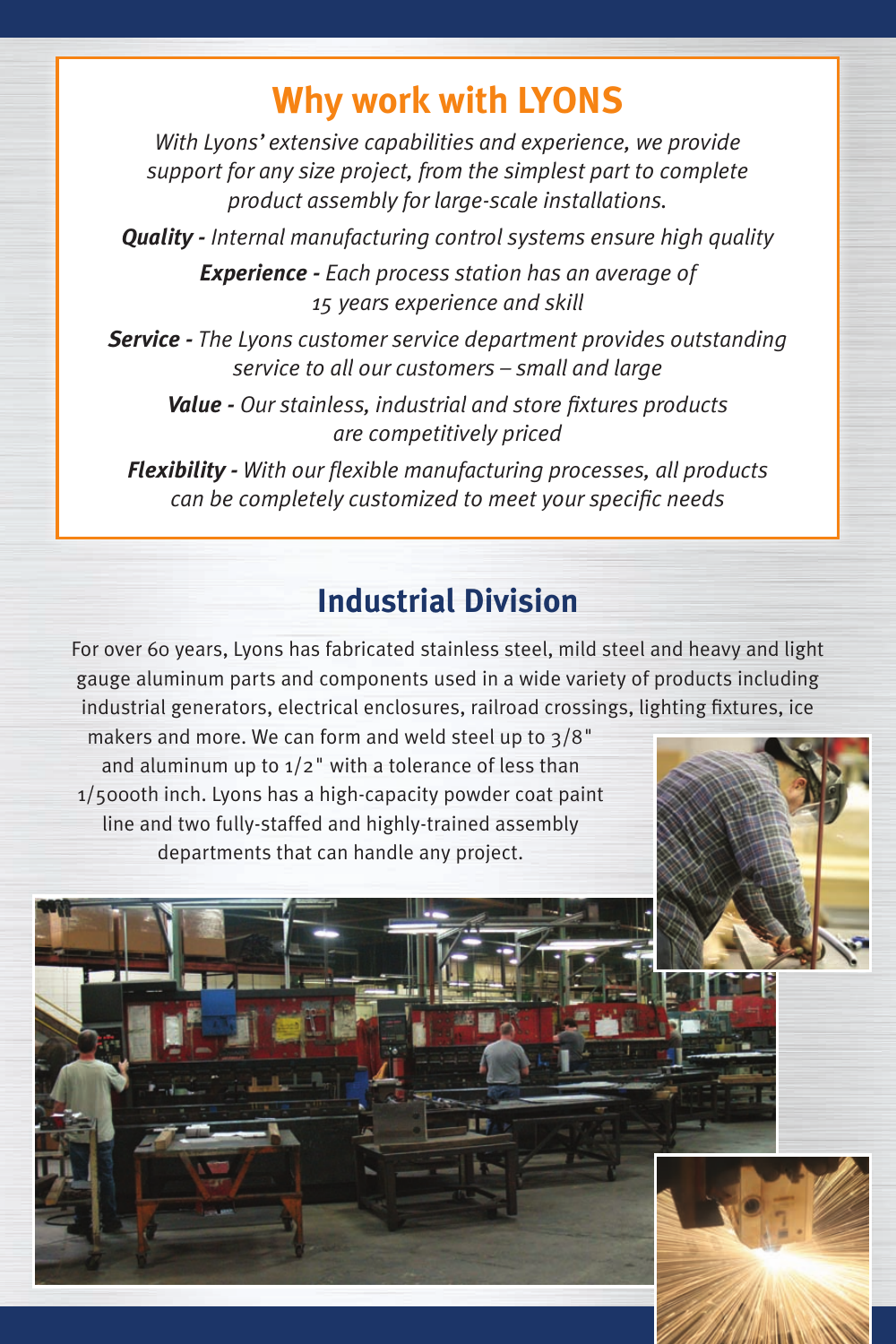

## **Appliance Division**

Very few companies have mastered the intricacies and cosmetic requirements of stainless steel; at Lyons, we understand that creating a quality stainless steel product requires superior production equipment and extraordinary finishing expertise. From expertly finished stainless refrigerator doors, to range consoles, ice makers and trash compactors, our experienced craftsmen ensure that the final appearance of our products is unmatched.



## **Store Fixtures Division**

Lyons Store Fixtures is one of the premier manufacturers and suppliers of quality store fixtures and related accessories in North America, and provides comprehensive services in the expert design, prototyping and manufacturing of a wide variety of store fixtures. With an extensive inventory of belted and non-belted checkouts, customer service counters, custom metal cabinets, and specialty displays, Lyons offers retail fixture solutions for businesses of every size.